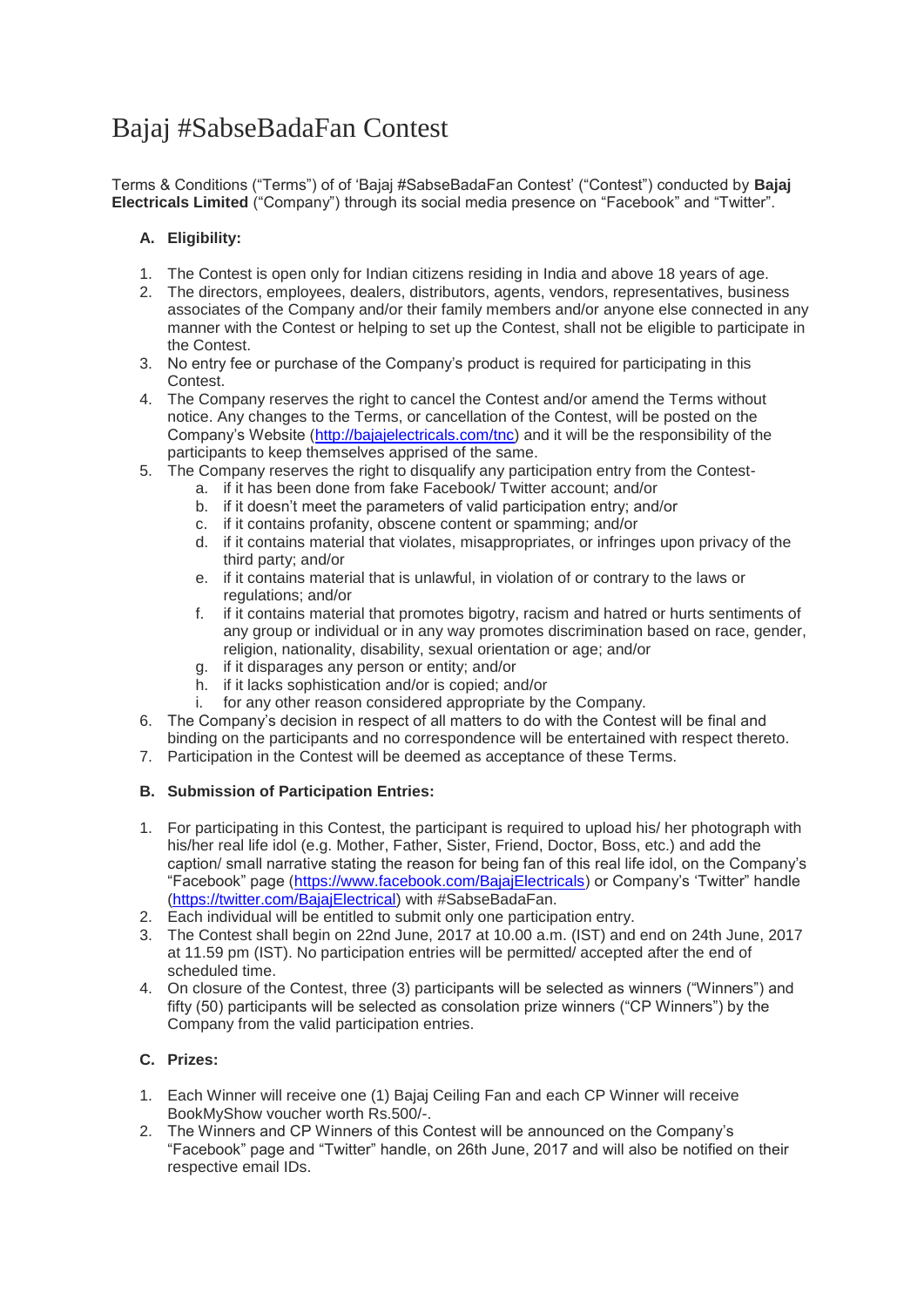- 3. On receipt of the communication email as stated in Sr. No. 2, the Winners and CP Winners will be required to provide their proof of identity, proof of address, and any other document as may be required and specified by the Company in the said email, within seven (7) days from the date thereof.
- 4. The prizes will be delivered to the Winners and CP Winners at their respective addresses within thirty (30) days from the date of receipt of the valid documents specified at Sr. No. 3.
- 5. If any of the Winners/ CP Winners cannot be contacted and/or fails to comply with the requirements at Sr. No. 3 and/or declines/fails to take delivery of the prize, then he/she shall be deemed to have waived the claim to the prize and upon which, without any further notice, the prize will be forfeited.
- 6. The prizes are non-transferable and no cash alternate to the prizes will be offered.
- 7. Other than the limited warranty that the Company provides in respect of its products, the prizes will be awarded by the Company without any other warranties, either express or implied.
- 8. The Company reserves the right to substitute any prize with another of equivalent value without giving notice.

### **D. Intellectual Property Rights:**

- 1. The participant must be the sole owner of the intellectual property rights in the participating entries.
- 2. The participant shall retain ownership rights in the participation entry. However, by participating in the Contest, the participant agrees and grants the Company (and any third party authorized by the Company) the right to edit, adapt, use, reproduce, publish, display, transmit, copy, amend, store and broadcast in any media now known or hereafter discovered (including but not limited to the World Wide Web), the participant's name, photograph, entry (images/ narratives) and likeness, without limitation, for any advertising promotional purposes or otherwise, without any compensation to the participant and/or his/her successors and assigns. Participation in this Contest would constitute Participant's irrevocable assignment and transfer to the Company of the foregoing rights.
- 3. No person shall be entitled to use the Company's logo, brand name, word mark or trademarks to promote any products and/or for any reason whatsoever on Facebook/ Twitter platform and/or any other platform, without the prior written permission from the Company.

## **E. Liability:**

- 1. The Company will not be responsible for the contents of the participants' entries. The Company absolves itself from any and all claims and/or liabilities (if any) arising out of the contents of the participants' entries and/or any act/ conduct on their part.
- 2. The Company accepts no responsibility for any damage, loss, injury or disappointment of any kind suffered by any participant by entering in the Contest, including as a result of any participant winning or not winning any prize.
- 3. By participating in this Contest, the participant releases, discharges, indemnifies, and holds harmless the Company, its affiliates, and their respective officers, directors, employees, agents and representatives from any and all liability, loss, harm, injury, damage, cost and expense whatsoever arising directly or indirectly from participation in the Contest.
- 4. In the event, the Contest is termed as void due to introduction of new legislation or prohibition imposed by an amendment to the existing legislation or by judicial orders, the Company shall not be liable to award the prizes or any monetary/ non-monetary compensation in lieu thereof to the participants.
- 5. Any attempt by the participants or other individuals to deliberately damage any website or page or undermine the legitimate operation of this Contest, including but not limited to any fraudulent claims, shall be deemed as violation of applicable civil and criminal laws. Should such an attempt be made, the Company reserves the right to seek remedies and damages from any such individual, as may be permitted by law.

#### **F. Force Majeure:**